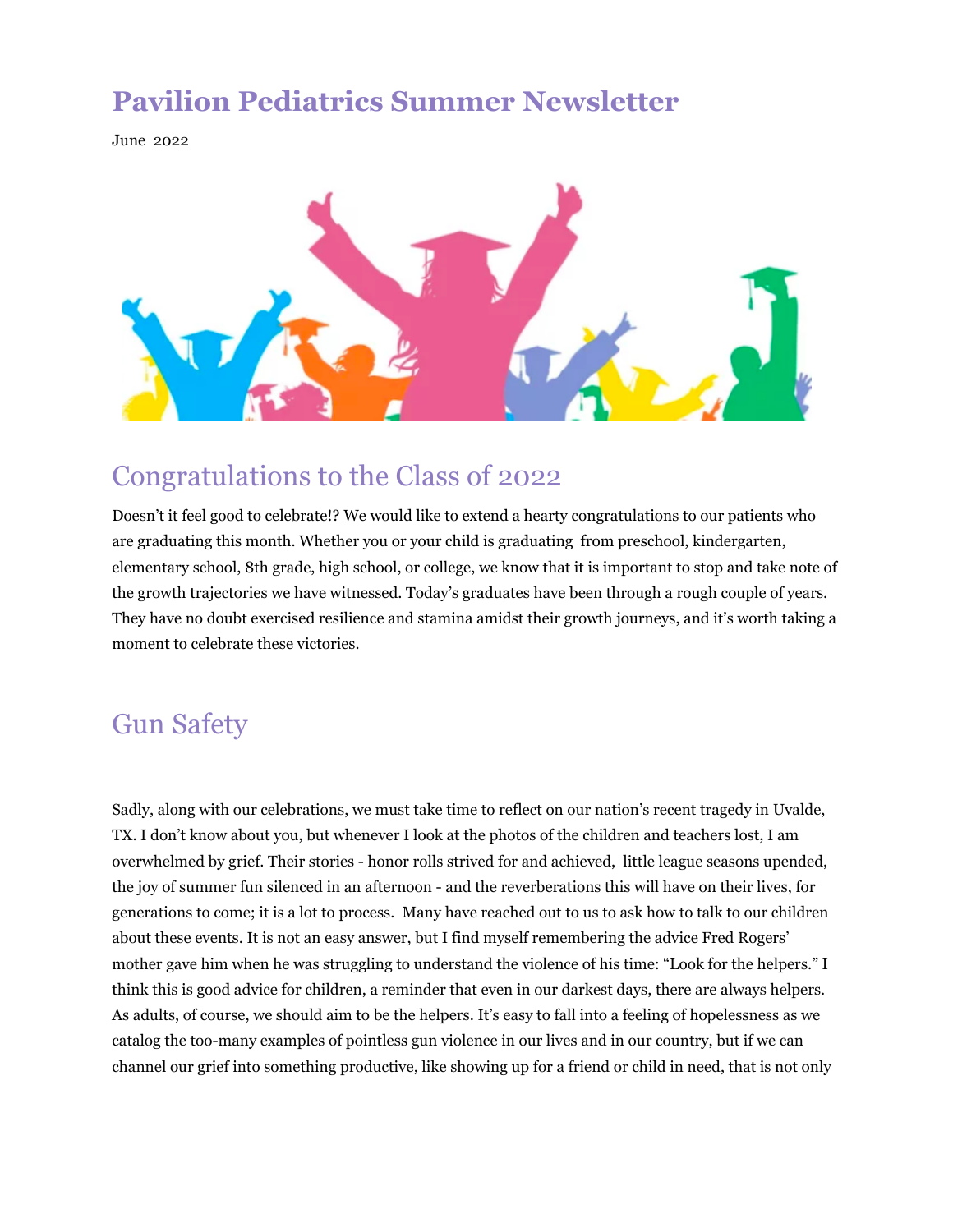good for the community, but good for us too. Here are some safety tips from the Academy of Pediatrics on gun safety.



# Summer Fun

Speaking of safety, a few reminders as we head into summer fun.

1. Always apply sunscreen (40 spf or higher) to your child before going outside. Even for infants younger than six months, baby-safe sunscreens should be applied to any skin that will be exposed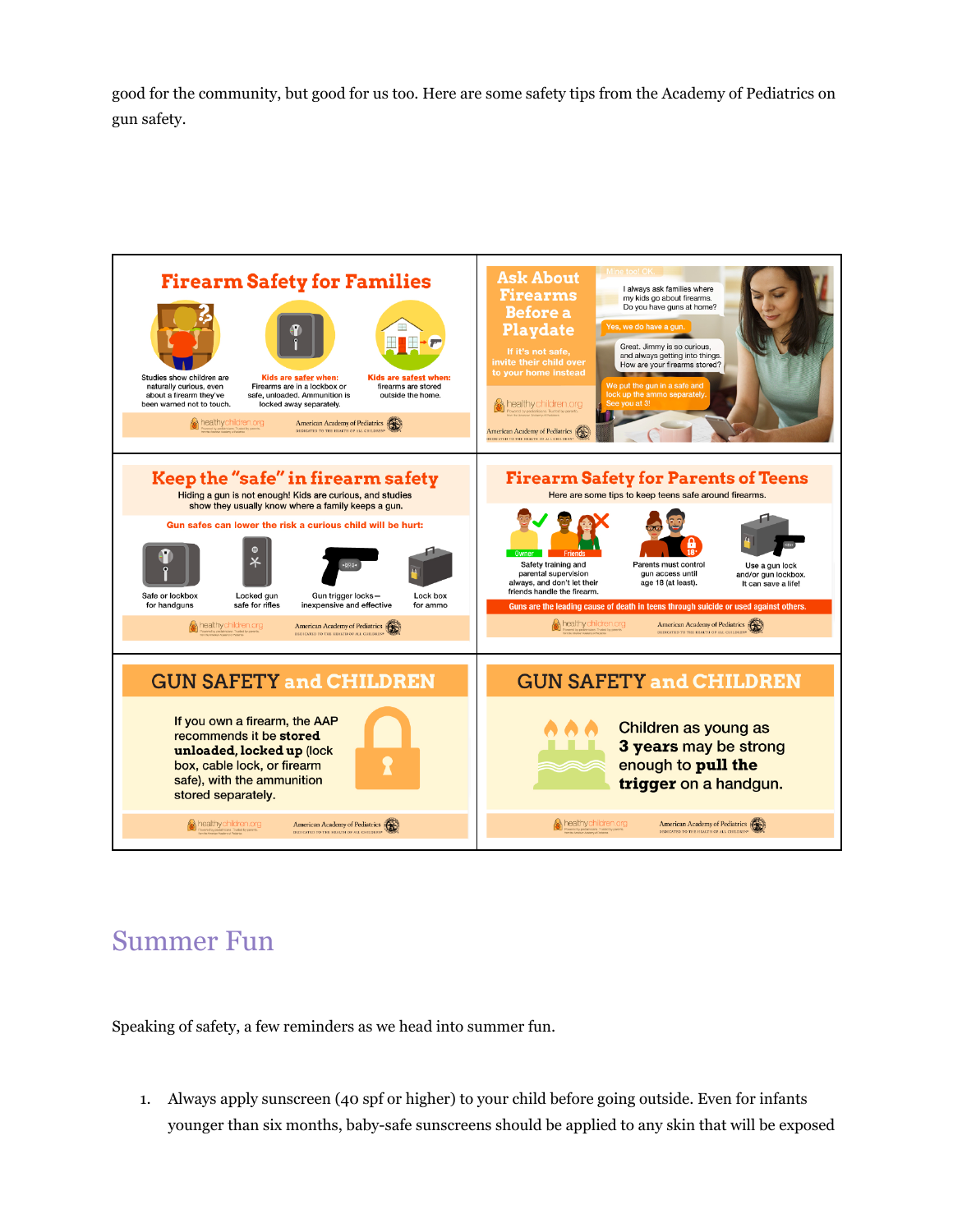to the sun. Add to the protection with umbrellas, hats, and swim shirts. Unfortunately, sun damage to the skin that one experiences as a child can increase the risk of skin cancer later in life.

- 2. If your child is not yet an independent swimmer, have an eye on him or her at all times when near a pool. Sadly, drowning accidents can happen in seconds. Put down the phone, make sure fences are secured, and be mindful of even small reservoirs of water such as bathtubs, baby pools, or buckets of water.
- 3. Stay hydrated. As a general rule, children should drink one 8 ounces glass of water per age, with a maximum of 64 ounces for children over 8. Of course, if your child is playing sports or if it is very hot, you want them to drink more than this.
- 4. For teenagers who may be celebrating proms and graduations, please remember to have frank conversations about safety precautions if they are around or have partaken in substances. Come up with a safety plan so they don't have to choose between driving under the influence or disappointing you. And have age-appropriate conversations about the dangers of laced substances. Sadly there is a national uptick in fentanyl-related deaths amongst adolescents and young adults. (Okay, coming out of this rabbit hole now…remembering that I started with the subject heading "Summer Fun")

# Covid Updates

It feels good to get  $\frac{3}{4}$  of the way through this newsletter before mentioning Covid. But still...a few updates.

- 1. As you may know, we are currently in the midst of a Covid surge. Continue to have a low threshold to test with any symptoms, even if they seem mild or just like allergies (this current variant is starting with relatively mild symptoms). Keep a few boxes of rapid antigen tests at home for quick and easy testing. You can obtain free test kits at any Baltimore City or County library.
- 2. You can trust a positive on a rapid test. You do not need a confirmatory PCR. If you or your child tests negative but continues to have symptoms, continue to test daily while symptomatic or schedule a visit with your provider so that we can offer your child a PCR test.
- 3. We have a rapid PCR test that tests for Covid, RSV, and Flu. The test takes approximately 40 minutes to run. If you test in the morning, you will likely get results from our office by the afternoon. If you test in the afternoon before 3 pm, you will get notified by the end of the day. In some cases, if you test at the end of the day, you will get your results the next morning. We are happy to provide documentation of your test.
- 4. Children ages 5-11 are now eligible for a booster vaccine. They should get this booster no sooner than five months after their 2nd dose. If your child has recently had Covid, it is safe to give them